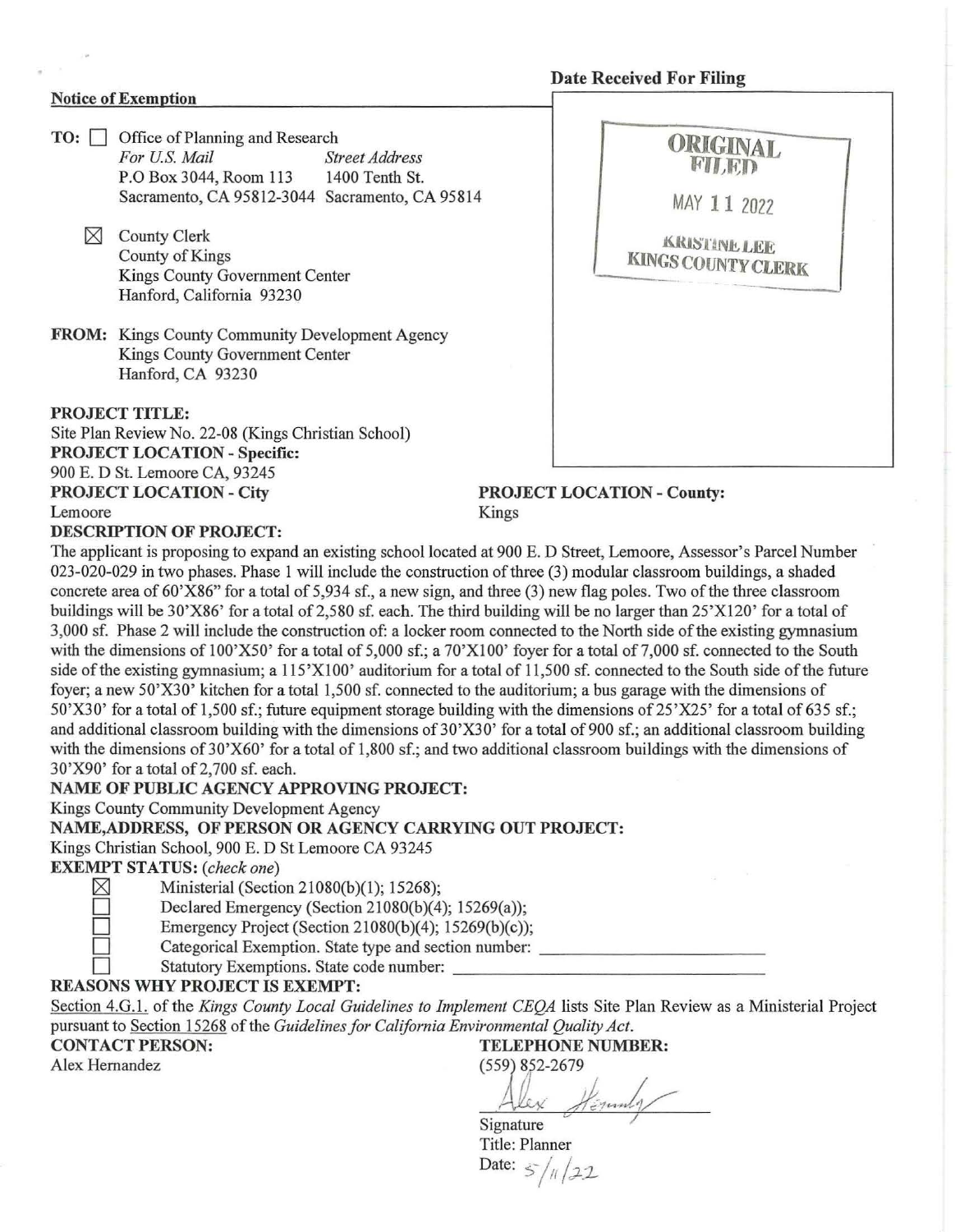# **Receipt Information**

|                                                                                                                       |                        | Receipt Time: 5/11/2022 9:31:15 AM |                            |         | Receipt #: 8619                |              |                                        |                         |                        |                                  |  |  |
|-----------------------------------------------------------------------------------------------------------------------|------------------------|------------------------------------|----------------------------|---------|--------------------------------|--------------|----------------------------------------|-------------------------|------------------------|----------------------------------|--|--|
|                                                                                                                       |                        | Location: MAIN OFFICE              |                            |         |                                |              | Department: REAL ESTATE                |                         | Device: JUSTINE SUMAYA |                                  |  |  |
|                                                                                                                       | <b>Effective Date:</b> |                                    |                            |         | <b>User: R062</b>              |              |                                        |                         |                        |                                  |  |  |
|                                                                                                                       |                        | Customer: KINGS CHRISTIAN SCHOOL   |                            |         |                                |              |                                        |                         |                        |                                  |  |  |
|                                                                                                                       |                        | Address1: 900 E. D ST.             |                            |         |                                |              |                                        |                         |                        |                                  |  |  |
| Address2:                                                                                                             |                        |                                    |                            |         |                                |              |                                        |                         |                        |                                  |  |  |
|                                                                                                                       |                        | City: LEMOORE                      |                            |         | State: CA                      |              |                                        |                         | Zip: 93245             |                                  |  |  |
|                                                                                                                       |                        | Phone: 5598522679                  | <b>Email Address:</b>      |         |                                |              |                                        |                         |                        |                                  |  |  |
| Remarks: SITE PLAN REVIEW NO. 22-08 (KINGS CHRISTIAN SCHOOL)                                                          |                        |                                    |                            |         |                                |              |                                        |                         |                        |                                  |  |  |
| Change Issued: \$0.00                                                                                                 |                        |                                    |                            |         | Refund: \$0.00                 |              | Surplus: \$0.00                        |                         |                        |                                  |  |  |
| Cash Total: \$0.00                                                                                                    |                        |                                    |                            |         | Check Total: \$65.00           |              |                                        | Escrow Total: \$0.00    |                        |                                  |  |  |
| VoucherTotal: \$0.00                                                                                                  |                        |                                    |                            |         | Credit Card Total: \$0.00      |              |                                        | Legalease Total: \$0.00 |                        |                                  |  |  |
|                                                                                                                       |                        |                                    |                            |         | <b>Revenue Information</b>     |              |                                        |                         |                        |                                  |  |  |
|                                                                                                                       |                        |                                    |                            |         |                                |              |                                        |                         |                        |                                  |  |  |
| Seq#<br>No Fee<br>1<br>N                                                                                              |                        | Voucher<br>N                       | Reference #<br>NA-15068709 |         | <b>Transaction Type</b><br>Noe |              | # Pages<br>1                           | Amount<br>\$65.00       |                        | SubSystem Id<br><b>CASHADMIN</b> |  |  |
|                                                                                                                       |                        |                                    |                            |         |                                |              |                                        |                         |                        |                                  |  |  |
|                                                                                                                       |                        |                                    |                            |         | <b>Payment Information</b>     |              |                                        |                         |                        |                                  |  |  |
| #                                                                                                                     | Type                   |                                    | Payment ID#                |         | Amount                         |              | <b>NSF</b>                             |                         |                        |                                  |  |  |
| 1<br><b>CHECK</b>                                                                                                     |                        |                                    | 7229                       |         | \$65.00                        |              |                                        |                         |                        |                                  |  |  |
| <b>Revenue Detail Information</b>                                                                                     |                        |                                    |                            |         |                                |              |                                        |                         |                        |                                  |  |  |
| Seq#                                                                                                                  |                        | GL Seq Revenue Account # Amount    |                            |         | Payment # Payment Type         |              |                                        |                         |                        | Amount Paid Amount Remaining     |  |  |
| 1                                                                                                                     | 1                      | DFW CLERK FILING<br>FEE            |                            | \$65.00 | 1                              | <b>CHECK</b> |                                        |                         |                        |                                  |  |  |
|                                                                                                                       |                        |                                    |                            |         |                                |              | <b>Account Transaction Information</b> |                         |                        |                                  |  |  |
| Account#<br>Revenue #<br><b>GL Seq</b><br>Amount<br><b>Transaction Type</b><br>Reference #<br><b>Transaction Time</b> |                        |                                    |                            |         |                                |              |                                        |                         |                        |                                  |  |  |
|                                                                                                                       |                        |                                    |                            |         |                                |              |                                        |                         |                        |                                  |  |  |